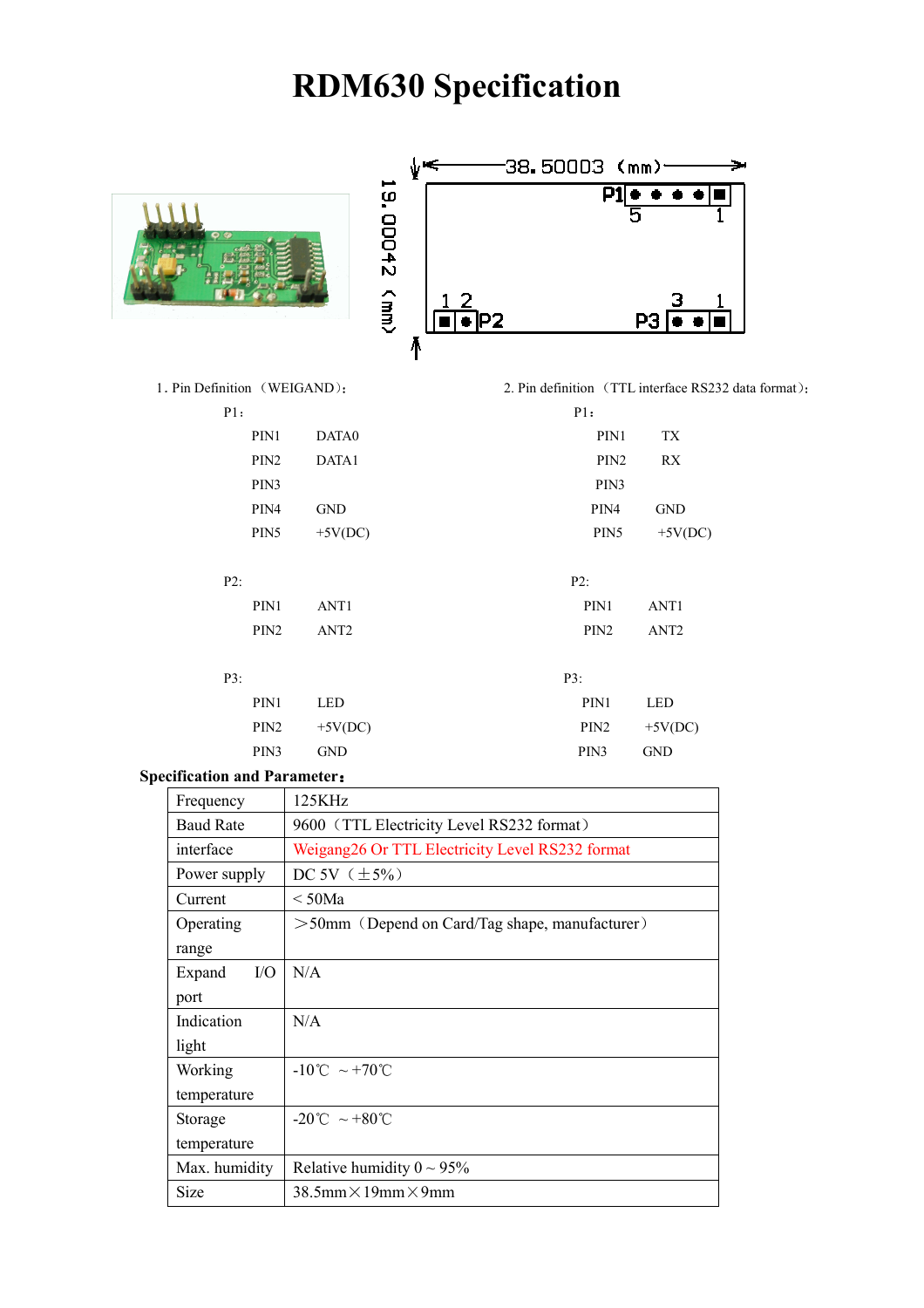# Wiegand Format 26bit output data format

Read only ID as 4 byte, form as below:-

| D37             | D36             | D35             | D34             | D33             | D32             | D31             | D30             |
|-----------------|-----------------|-----------------|-----------------|-----------------|-----------------|-----------------|-----------------|
| D27             | D26             | D25             | D24             | D23             | D22             | D21             | D20             |
| D17             | D16             | D15             | D14             | D13             | D12             | D11             | D10             |
| D <sub>07</sub> | D <sub>06</sub> | D <sub>05</sub> | D <sub>04</sub> | D <sub>03</sub> | D <sub>02</sub> | D <sub>01</sub> | D <sub>00</sub> |

Wiegand Format 26 bits format form by 26 bits data which including 24 bit user data and

2 bit parity bit. As far as module concerned, former 12bit of 24 bit data is even & the behind 12bits is odd.

24 bit data correspond to 32 bit is read only 24bit which behind ID, I.E. D27-D20,

#### D17-D10, D07-D00,

:

Output data format as chart below:

| 位 | $\mathbf{0}$ |   | 2      | 3      | $\overline{4}$ | .5          | 6      | 7      | 8                  | 9                 |        |   |                     |                |                |          | 10   11   12   13   14   15   16   17   18 |                    |                    | 19 <sup>1</sup> |                    | $20 \mid 21 \mid 22$ |                    | 23 l       | 24                        | 25  |
|---|--------------|---|--------|--------|----------------|-------------|--------|--------|--------------------|-------------------|--------|---|---------------------|----------------|----------------|----------|--------------------------------------------|--------------------|--------------------|-----------------|--------------------|----------------------|--------------------|------------|---------------------------|-----|
|   | PE D         |   | D      | D      | $\mathsf{D}$   | D           | D      | D      | $\mathsf{D}$       | $\mathsf{D}$      | D      | D | D                   | l D            | D              | D        | D                                          | D                  | D                  | $\mathbf{D}$    | D                  | D                    | D                  | Ð          | D                         | PO. |
|   |              | E | E      | E      | E              | E           | E      | E      | E                  | E                 | E      | E | E                   | $\overline{O}$ | $\overline{O}$ | $\Omega$ | $\overline{O}$                             | $\overline{O}$     | $\Omega$           | $\Omega$        | $\Omega$           | $\Omega$             | $\Omega$           | $\left($ ) | $\Omega$                  |     |
|   |              |   | 2<br>6 | D<br>2 | D<br>2<br>4    | D<br>↑<br>3 | D<br>2 | D<br>2 | D<br>2<br>$\theta$ | D<br>$\mathbf{r}$ | D<br>6 | D | D<br>$\overline{4}$ | D<br>3         | D<br>2         | D        | D<br>$\theta$                              | D<br>$\theta$<br>7 | D<br>$\theta$<br>6 | D<br>$\theta$   | D<br>$\theta$<br>4 | D<br>$\Omega$<br>3   | D<br>$\theta$<br>2 |            | D<br>$\theta$<br>$\theta$ |     |

Thereinto :

- PE is even bit, PO is odd bit:
- E is the data bit which was involved in even, O is the data bit which was involved in odd;
- DXX is the data bit which correspond to Mifare@ Standard & Light card read only ID;
- Wiegand Format 26bit output time sequence: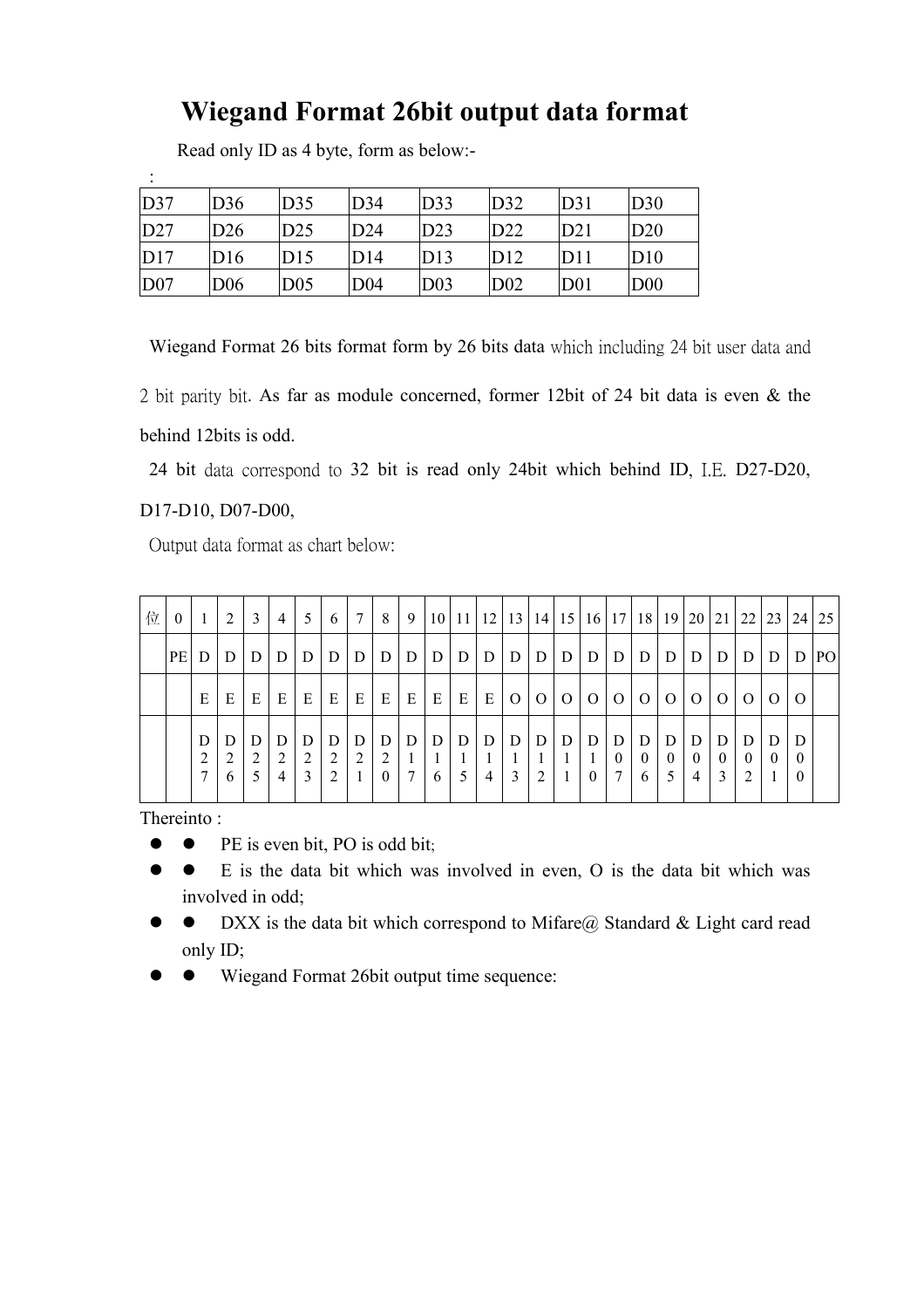

| Symbol   | Specification            | Representative value |
|----------|--------------------------|----------------------|
| $T_{HD}$ | Send data to active time | 2ms                  |
|          | extension                |                      |
| $T_{SD}$ | Send data to<br>finish   | 2ms                  |
|          | time extension           |                      |
| $T_{DW}$ | Data impulse width       | $80 \mu s$           |
| $T_{IW}$ | Data impulse interval    | 1 <sub>ms</sub>      |
|          | width                    |                      |

### Reading Type:

Standard design -- card can't be read again within the range of read antenna after read once. User must move it out of reading antenna range first, swipe card again & can be read.

Special design -- card can be read continuously within the range of read antenna.